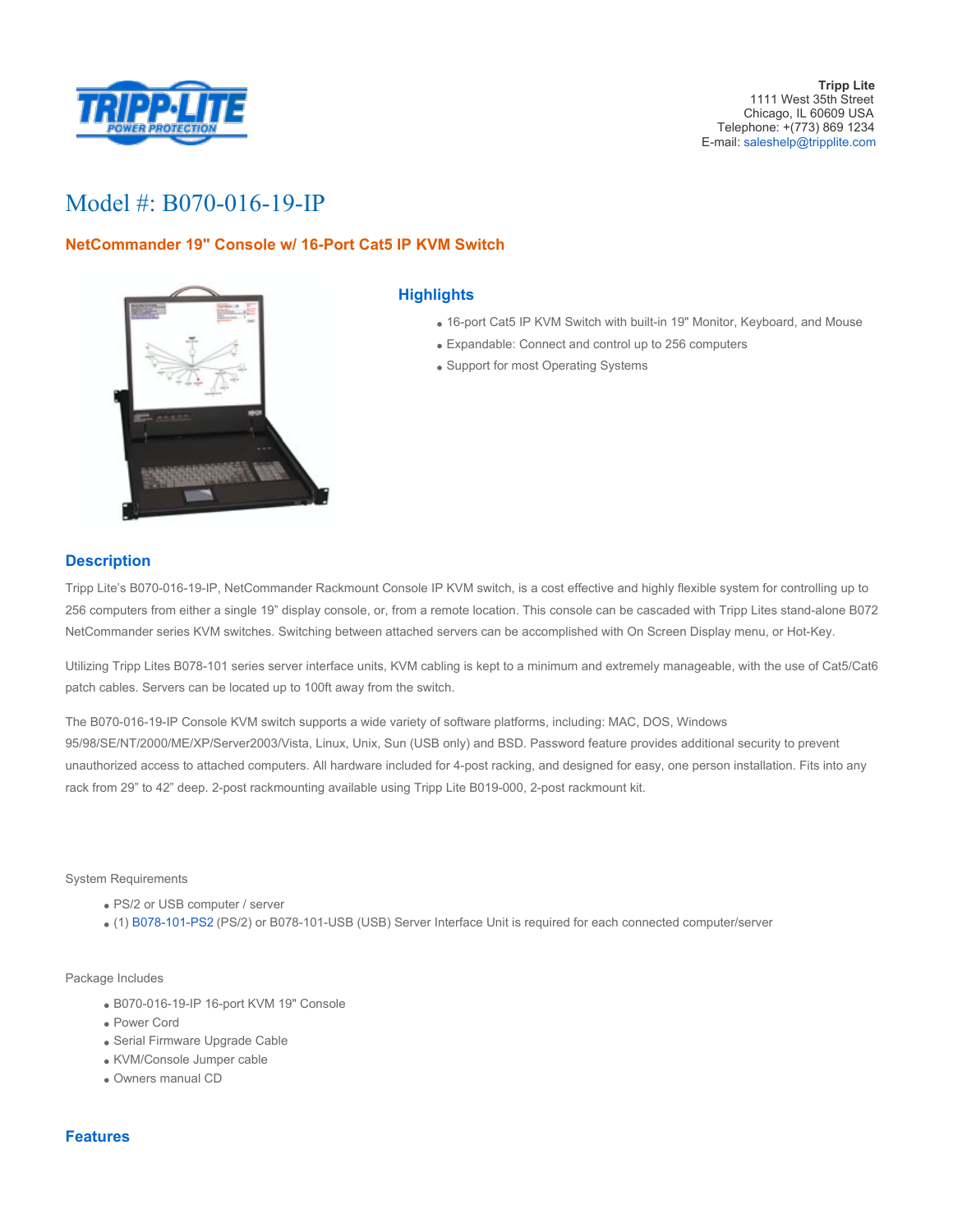- 16-port Cat5 KVM Switch with built-in 19" Monitor, Keyboard, and Mouse
- 1600 x 1200 @85Hz Resolution
- Connect and control up to 256 computers\
- Supports the highest security standards for encryption ( 128-bit SSL and HTTPS )
- Advanced OSD Management with multi-layer security for local users
- Standard EIA 19" rackmounting
- Use in racks from 29" to 42" deep
- OSD menu for intuitive operation and easy control
- USB and PS/2 mouse/keyboard support
- Password protection and auto-logout features
- Firmware upgradeable
- Hot-swappable: disconnect and reconnect USB computers w/o reboot
- Easy port selection via hot keys, or On Screen Display
- Rugged ball bearing slides offer long life usage
- Uses readily availabe Cat5/Cat6 patch cables up to 100ft
- 1 Year Ltd Warranty

## **Specifications**

| <b>OVERVIEW</b>                      |                                        |  |  |  |
|--------------------------------------|----------------------------------------|--|--|--|
| # Of Users                           | $\mathbf{1}$                           |  |  |  |
| Console                              | Yes                                    |  |  |  |
| Control                              | On Screen Display menu, Hot-Key        |  |  |  |
| <b>Max CPU</b>                       | 256                                    |  |  |  |
| <b>PC/Server</b>                     | USB, PS/2                              |  |  |  |
| <b>Cat5 KVM Switch</b>               | Yes                                    |  |  |  |
| <b>IP Remote Access</b>              | YES, BUILT IN                          |  |  |  |
| <b>INPUT</b>                         |                                        |  |  |  |
| Nominal input voltage<br>description | Internal Switching 100-240 VAC 50/60Hz |  |  |  |
| <b>PHYSICAL</b>                      |                                        |  |  |  |
| <b>Unit Dimensions (HWD/in)</b>      | 1.7" x 19" x 26.8"                     |  |  |  |
| Unit weight (lbs)                    | 37.5                                   |  |  |  |
| Color                                | <b>Black</b>                           |  |  |  |
| <b>Style</b>                         | 1U Rackmount                           |  |  |  |
| <b>LCD Monitor (in.)</b>             | 19                                     |  |  |  |
| <b>ENVIRONMENTAL</b>                 |                                        |  |  |  |
| <b>Relative Humidity</b>             | 80% Non-condensing Relative Humidity   |  |  |  |
| <b>Operating Temperature</b>         | 32F to 104F                            |  |  |  |
| <b>Storage Temperature</b>           | -40F to 158F                           |  |  |  |
| <b>CONNECTIONS</b>                   |                                        |  |  |  |
| <b>Ports</b>                         | 16                                     |  |  |  |
| <b>FEATURES/SPECIFICATIONS</b>       |                                        |  |  |  |
| Autoscan (Y,N)                       | Υ                                      |  |  |  |